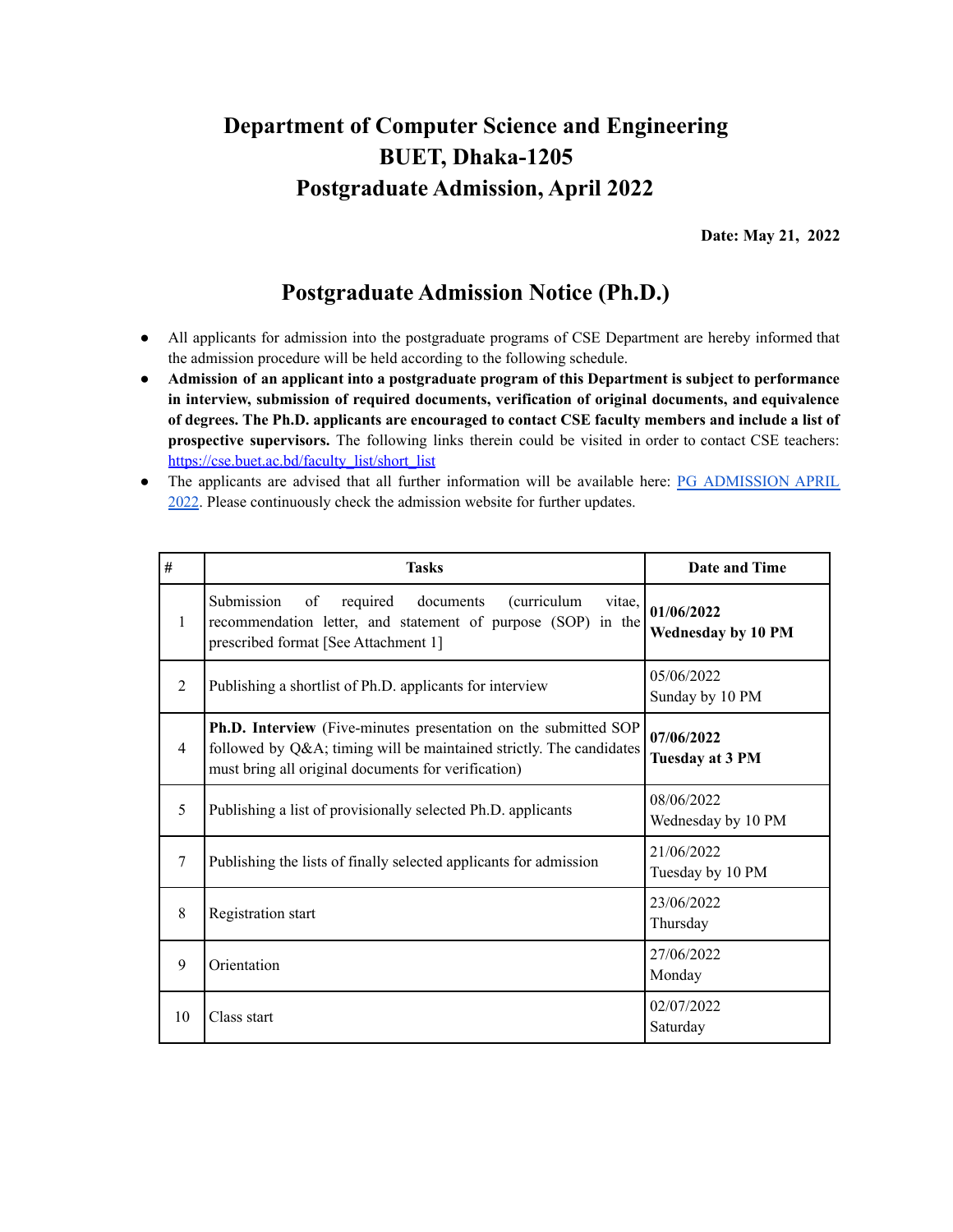All short listed applicants must present the following documents for verification to the department of CSE on Tuesday, June 7, 2022 at 3 PM. All applicants are advised to collect all the required documents by these deadlines. **Failing to conform to these requirements mentioned will result in cancellation of the candidature.**

- Attested Photocopies of the missing documents, which the applicants could not attach during the application submission
- Original documents of
	- 1. **Certificates:** SSC, HSC, B.Sc. and M.Sc. (*Appeared certificates will NOT be accepted*)
	- 2. **Transcripts/ mark-sheets:** SSC, HSC, B.Sc. and M.Sc.
		- a. If the transcript/mark-sheets does not show *CGPA obtained*, *CGPA scale, minimum credit hour requirement* and *total credit hour completed*, OR *total marks in the exam*, *total marks obtained* and *percentage of marks obtained*, a separate certificate from the controller of examinations mentioning this information must be provided.
	- 3. **Testimonial** from the last attended institute issued by the Director of Student Welfare or University Proctor or Registrar or similar *central authority*, who records all the information related to students' activities. Note that the testimonial from the Head of the Department, Supervisor, Provost, or similar authority who are not central authority of the University for keeping all information related to students' activities will **NOT** be accepted. Your testimonial must certify that during your study in the corresponding institute **you were not associated with any activity subversive** to the institute or to the state. **Any testimonial without this certification will not be accepted.**
	- 4. Letter of consent from the employer, if not provided already
	- 5. Thesis books of B. Sc and M. Sc. (if appropriate)
	- 6. Copy of electronically submitted curriculum vitae, copy of electronically submitted recommendation letter, and copy of electronically submitted statement of purpose (SOP). (See Attachment 1)
	- 7. Publication list and publications, if any
	- 8. Available documents for migration, degree conversion, CGPA or class calculation, etc. (specially for foreign degrees)
	- 9. Proof of cancellation of previous admission into any postgraduate program of BUET, if any

## **Failing to conform to the requirements mentioned above will result in cancellation of the candidature.**

All subsequent notices related to the PG admission in April 2022 will be made available here: [P](https://cse.buet.ac.bd/home/news_detail/135)G [ADMISSION](https://cse.buet.ac.bd/home/news_detail/146) [APRIL](https://cse.buet.ac.bd/home/news_detail/146) 2022.

> PG Admission Committee Department of CSE